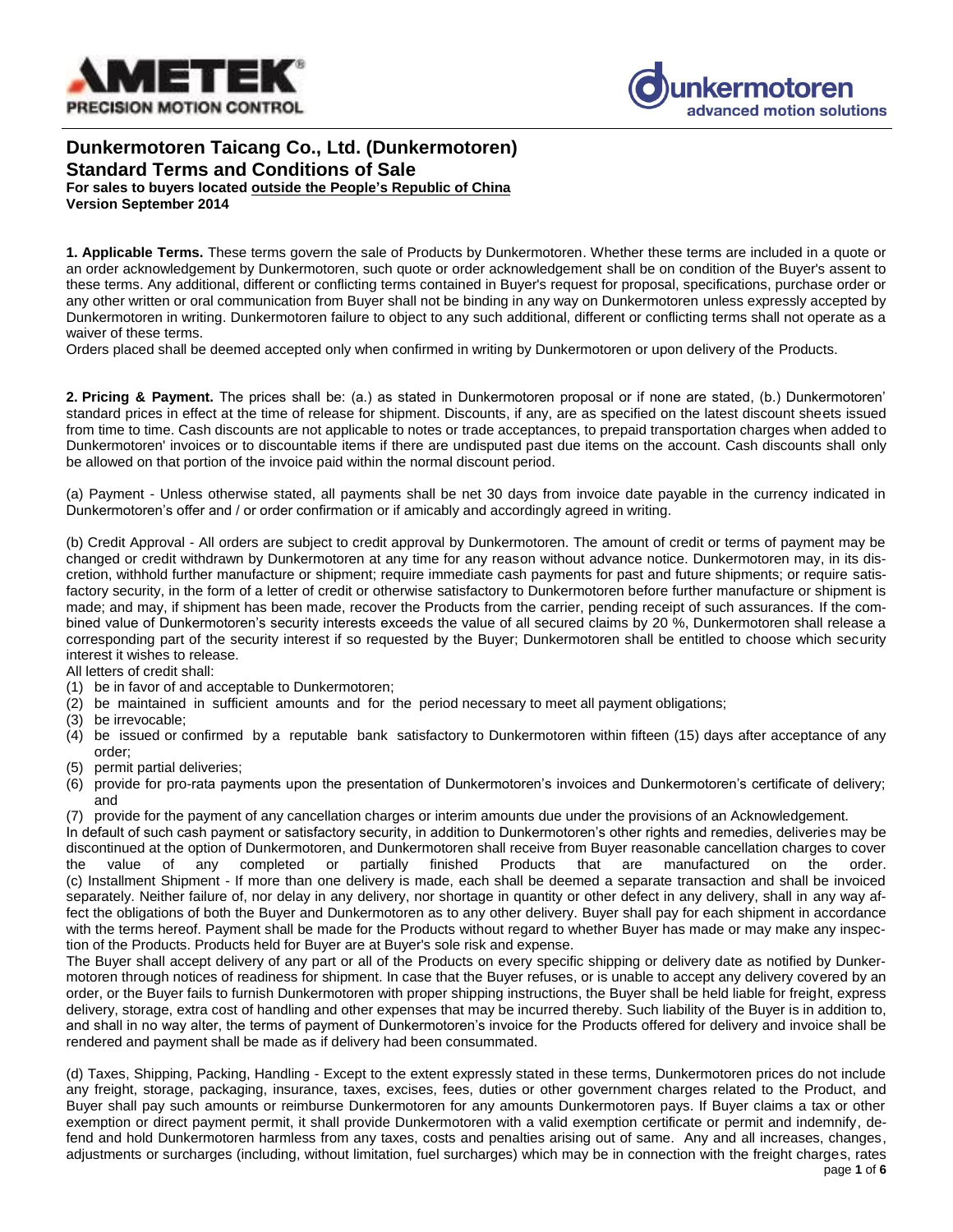



or classification included as part of these terms, shall be for the Buyers account.

(e) Time of payment is of the essence and in addition and without prejudice to Dunkermotoren's other rights and remedies hereunder if payment is not made when due the Buyer shall pay Dunkermotoren interest thereon at a rate of 10 % p.a. (INTEREST).

(f) Disputed Invoice - In the event Buyer disputes any portion or all of an invoice, it shall notify Dunkermotoren in writing of the amount in dispute and the reason for its disagreement within 14 days of receipt of the invoice. The undisputed portion shall be paid when due.

(g) Collection. Upon Buyers default of these terms, Dunkermotoren may, in addition to any other rights or remedies at contract or law, subject to any cure right of Buyer, declare the entire balance of Buyers account immediately due and payable or foreclose any security interest in Products delivered. If any unpaid balance is referred for collection, Buyer agrees to pay Dunkermotoren, to the extent permitted by law, reasonable attorney fees in addition to all damages otherwise available, whether or not litigation is commenced or prosecuted to final judgment, plus any court costs or expenses incurred by Dunkermotoren, and any INTEREST accrued on any unpaid balance owed by Buyer.

#### (h) Retention of Title.

(1) The items pertaining to the Products ("Retained Goods") shall remain Dunkermotoren's property until each and every claim Dunkermotoren has against the Buyer on account of the business relationship has been fulfilled. If the combined value of Dunkermotoren's security interests exceeds the value of all secured claims by 20 %, Dunkermotoren shall release a corresponding part of the security interest if so requested by the Buyer; Dunkermotoren shall be entitled to choose which security interest it wishes to release.

(2) For the duration of retention of title, the Buyer may not pledge the Retained Goods or use them as security, and resale shall be possible only for resellers in the ordinary course of their business and only on condition that the reseller receives payment from its customer or makes the transfer of property to the customer dependent upon the customer fulfilling its obligation to effect payment.

(3) Should the Buyer resell Retained Goods, it assigns to Dunkermotoren, already today, all claims it will have against its customers out of the resale, including any collateral rights and all balance claims, as security, without any subsequent declarations to this effect being necessary. If the Retained Goods are sold on together with other items and no individual price has been agreed with respect to the Retained Goods, the Buyer shall assign to Dunkermotoren such fraction of the total price claim as is attributable to the price of the Retained Goods invoiced by Dunkermotoren.

(4) The Buyer may process, amalgamate or combine Retained Goods with other items. Processing is made for Dunkermotoren. The Buyer shall store the new item thus created for Dunkermotoren, exercising the due care of a diligent business person. The new items are considered as Retained Goods.

Already today, Dunkermotoren and the Buyer agree that if Retained Goods are combined or amalgamated with other items that are not the property of Dunkermotoren, Dunkermotoren shall acquire co-ownership in the new item in proportion of the value of the Retained Goods combined or amalgamated to the other items at the time of the combination or amalgamation. In this respect, the new items are considered as Retained Goods.

The provisions on the assignment of claims according to No. (3) above shall also apply to the new item. The assignment, however, shall only apply on the amount corresponding to the value invoiced by Dunkermotoren for the Retained Goods that have been processed, combined or amalgamated.

Where the Buyer combines Retained Goods with real estate or movable goods, the Buyer shall, without any further declaration of the Buyer being necessary to this effect, also assign to Dunkermotoren as security its claim to consideration for the combination, including all collateral rights for the pro-rata amount of the value the combined Retained Goods have on the other combined items at the time of the combination.

(5) Until further notice, the Buyer may collect assigned claims relating to the resale. Dunkermotoren is entitled to withdraw the Buyer's permission to collect funds for good reason, including but not limited to delayed payment, suspension of payments, start of insolvency proceedings, protest or justified indications for overindebtedness or pending insolvency of the Buyer. In addition, Dunkermotoren may, upon expiry of an adequate period of notice, disclose the assignment, realize the claims assigned and demand that the Buyer informs its customer of the assignment.

(6) The Buyer shall inform Dunkermotoren without delay of any seizure, confiscation or any other act of intervention by third parties. If a reasonable interest can be proven, the Buyer shall, without undue delay, provide Dunkermotoren with the information and/or documents necessary to assert the claims it has against its customers.

(7) Where the Buyer fails to fulfill its duties, fails to make payment due, or otherwise violates its obligations, Dunkermotoren shall be entitled to terminate the respective agreement and take back the Retained Goods in the case of continued failure following expiry of a reasonable remedy period set by Dunkermotoren; the statutory provisions providing that a remedy period is not needed shall be unaffected. The Buyer shall be obliged to return the Retained Goods. The fact that the Dunkermotoren takes back Retained Goods and/or exercises the retention of title, or has the Retained Goods seized shall not be construed to constitute a rescission of the respective agreement, unless Dunkermotoren expressly declares so.

**3. Delivery; Title; Risk of Loss; Same Day Shipment.** Product shall be delivered EXW (Incoterms 2010) Dunkermotoren point of shipment with risk of loss or damage for the Product passing to Buyer at that point. Buyer shall be responsible for all transportation, insurance and related expenses including any associated taxes, duties or documentation. Dunkermotoren may make partial shipments. Shipping dates are not binding and approximate only and Dunkermotoren shall not be liable for any loss or expense (conse-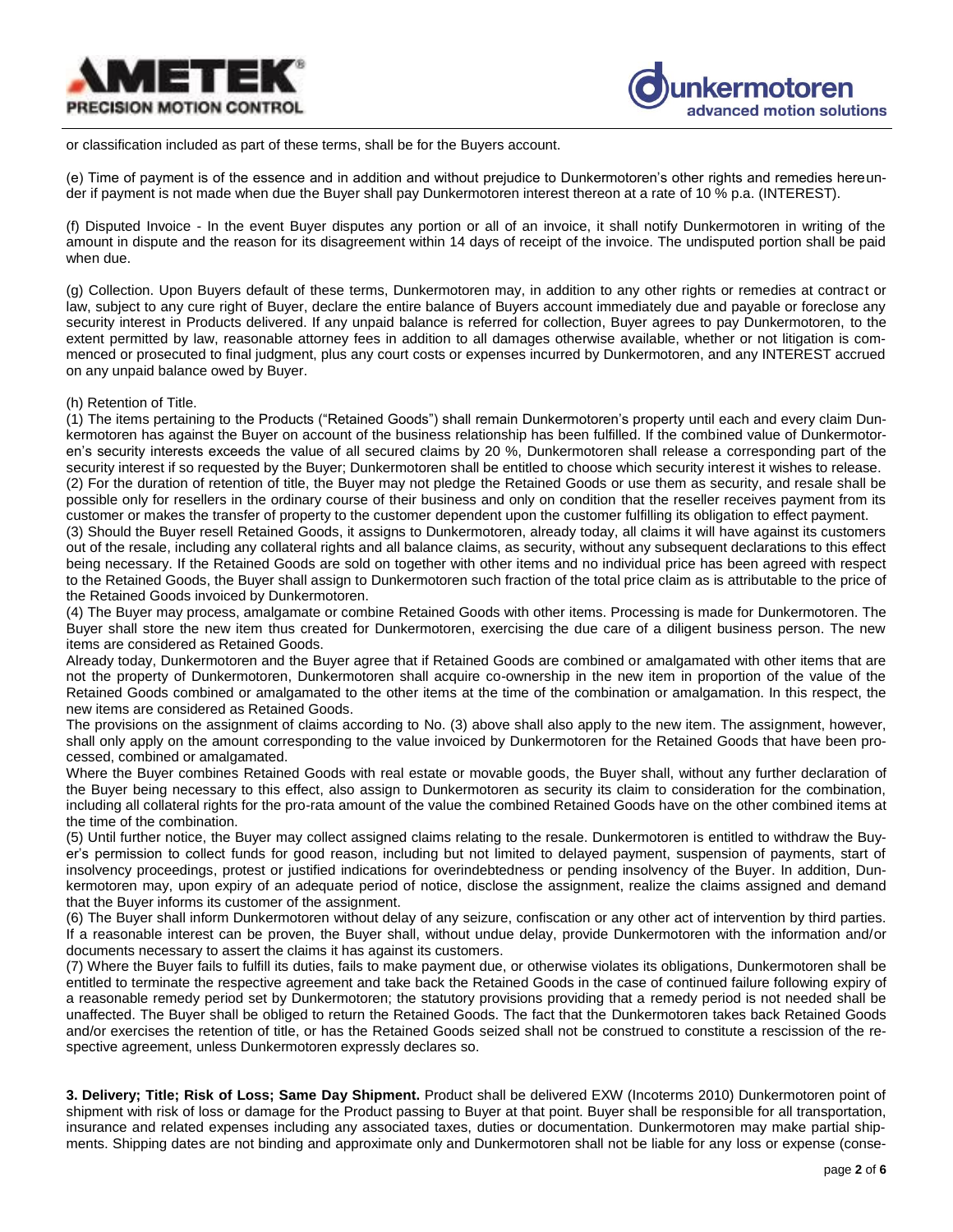



quential or otherwise) incurred by Buyer or Buyer's customers if Dunkermotoren fails to meet the specified delivery schedule. Compliance with agreed delivery dates shall be depend on (i) timely receipt at the factory of all details pertaining to the order and essential to its proper execution; required approvals, releases and clearances to be provided by the Buyer and (ii) Buyer's compliance with the payment terms and timely submission of such evidence as Dunkermotoren may request that any required Export or Import License has been issued and is in effect or other obligations to be met by the Buyer.

**4. Deferment and Cancellation.** Buyer shall have no deferment rights and Buyer shall be liable for cancellation charges, which shall include without limitation

- a) payment of the full product price for any finished Product or works in progress;
- b) payment for raw materials ordered pursuant to a firm purchase order; and
- c) such other direct costs incurred by Dunkermotoren as a result of such cancellation.

**5. Force Majeure / Delays.** If Dunkermotoren suffers delay in performance due to

(a) any cause beyond its reasonable control, including without limitation acts of God, strikes, labor shortage or disturbance, fire, accident, war or civil disturbance, delays of carriers, failure of normal sources of supply, or acts of government including but not limited to hindrances attributable to Chinese, EU, German, US or otherwise applicable national or international rules of foreign trade law; or

(b) to other circumstances for which are unavoidable or beyond Dunkermotoren's control; or

(c) inability of Dunkermotoren to timely obtain either necessary or proper labor, materials, components, facilities, energy, fuel, transportation, governmental authorization or instruction, or material or information required from Buyer,,

Dunkermotoren will give to Buyer notice within a reasonable time after Dunkermotoren becomes aware of any such delay

Upon the occurrence of any of the foregoing events, Dunkermotoren shall be entitled to cancel the order and/or terminate the respective agreement without liability.

**6. Buyer's Requirements.** Timely performance by Dunkermotoren is contingent upon Buyer's supplying to Dunkermotoren all required technical information and data, including drawing approvals, and all required commercial documentation.

## **7. Defects as to Quality**

(a) Dunkermotoren shall be liable for defects as to quality ("Sachmängel", hereinafter referred to as "Defects") as follows:

- (1) Defective Products, defective parts or defective services, if any, shall be at Dunkermotoren's discretion, either repaired, replaced or provided again free of charge, provided that the reason for the Defect had already existed at the time when the risk passed. All exchanged Products or parts therof will become the property of Dunkermotoren.
- (2) Claims for repair or replacement are subject to a statute of limitations of 12 months calculated from the start of the statutory statute of limitations; the same shall apply mutatis mutandis in case of rescission or reduction. This shall not apply where longer periods are prescribed by law according to Sec. 438 para. 1 No. 2 (buildings and things used for a building), Sec. 479 para. 1 (right of recourse), and Sec. 634a para. 1 No. 2 (defects of a building) German Civil Code ("Bürgerliches Gesetzbuch", hereinafter referred to as "BGB"), as well as in case of intent, fraudulent concealment of the Defect or noncompliance with guaranteed characteristics ("Beschaffenheitsgarantie"). The legal provisions regarding suspension of the statute of limitations ("Ablaufhemmung", "Hemmung") and recommencement of limitation periods shall be unaffected.
- (3) Notifications of Defect by the Buyer shall be given in written form without undue delay. If Dunkermotoren is notified later than 8 days after receipt of the Products, any claims against Dunkermotoren shall be excluded unless the Defect could not be identified even if the Products were carefully inspected. Notices for Defects which could not be identified even if the Products were carefully inspected upon receipt shall be notified to Dunkermotoren not later than 8 days after discovery, however, at the latest 12 months after receipt of the Products; otherwise any claims against Dunkermotoren shall be excluded.
- (4) In case of notification of a Defect, the Buyer may withhold payments to an amount that is in a reasonable proportion to the Defect. The Buyer, however, may withhold payments only if the subject-matter of the notification of the Defect is justified and incontestable. The Buyer has no right to withhold payment to the extent that its claim of a Defect is time-barred. Unjustified notifications of Defect shall entitle Dunkermotoren to demand reimbursement of its expenses from the Buyer.
- (5) Dunkermotoren shall be given the opportunity to repair or to replace the defective Product ("Nacherfuellung") within a reasonable period of time.
- (6) If repair or replacement is unsuccessful, the Buyer is entitled to rescind the respective agreement or reduce the remuneration; any claims for damages the Buyer may have according to No. 10 shall be unaffected.
- (7) There shall be no claims based on Defects in cases of insignificant deviations from the agreed quality, of only minor impairment of usability, of natural wear and tear, or damage arising after the passing of risk, from faulty or negligent handling, excessive strain, unsuitable equipment, defective civil works, inappropriate foundation soil, or claims based on particular external influences not assumed under the agreement, or from non-reproducible software errors. Claims based on defects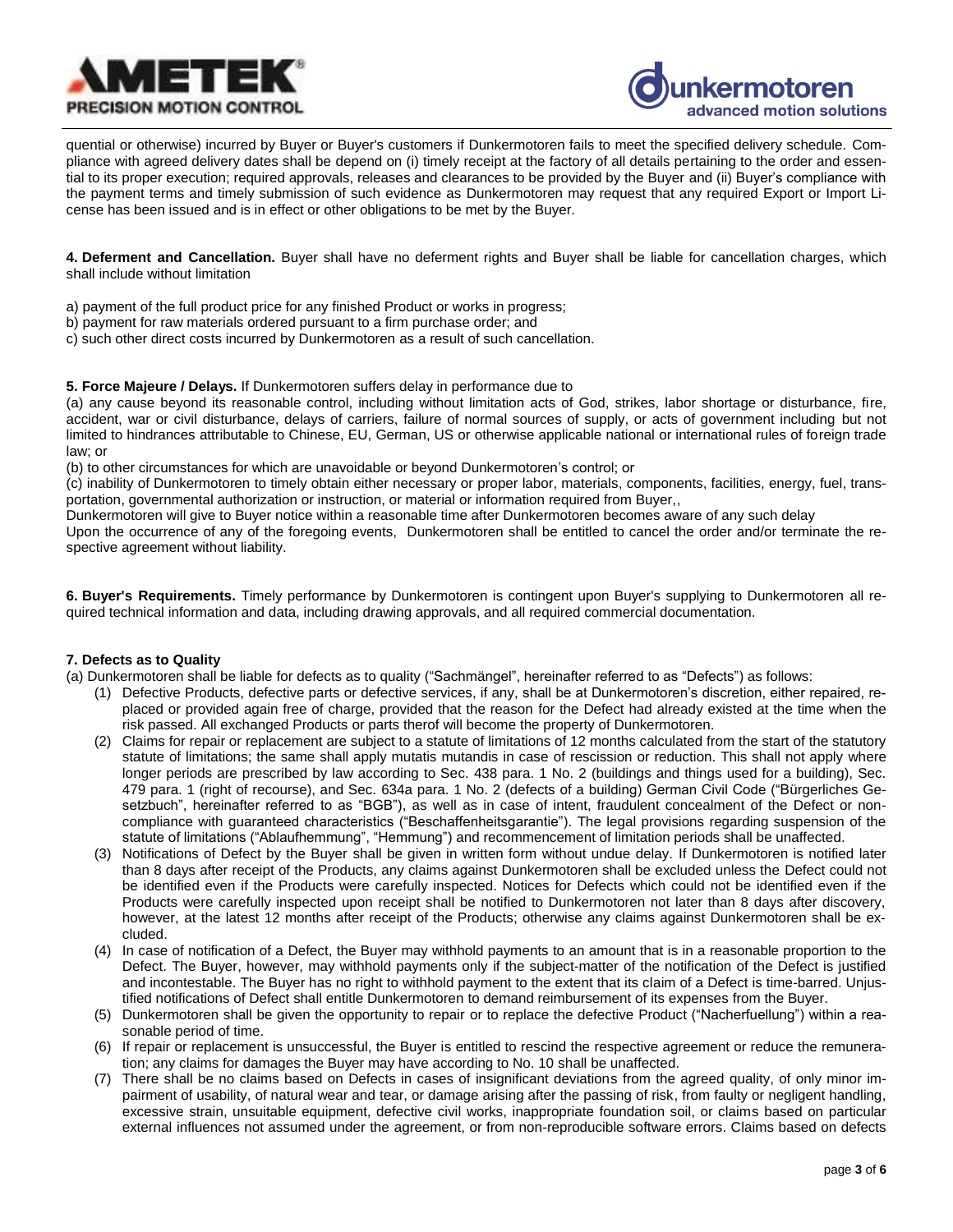



attributable to improper modifications or repair work carried out by the Buyer or third parties and the consequences therof are likewise excluded.

- (8) The Buyer shall have no claim with respect to expenses incurred in the course of supplementary performance, including costs of travel, transport, labor, and material, to the extent that expenses are increased because the subject matter of the Products has subsequently been brought to another location than the Buyer's branch office, unless doing so complies with normal use of the Products.
- (9) The Buyer's right of recourse against Dunkermotoren pursuant to Sec. 478 BGB is limited to cases where the Buyer has not concluded an agreement with its customer exceeding the scope of the statutory provisions governing claims based on Defects. Moreover, No. 8 above shall apply mutatis mutandis to the scope of the right of recourse the Buyer has against Dunkermotoren pursuant to Sec. 478 para. 2 BGB.
- (10) The Buyer shall have no claim for damages based on Defects. This shall not apply to the extent that a Defect has been fraudulently concealed, the guaranteed characteristics are not complied with, in the case of loss of life, bodily injury or damage to health, and/or intentionally or grossly negligent breach of contract on the part of Dunkermotoren. The above stipulations do not imply a change in the burden of proof to the detriment of the Buyer. Any other or additional claims of the Buyer exceeding the claims provided for in this Article 7, based on a defect are excluded.

(b) The Buyer shall immediately inform Dunkermotoren about any risks that may occur during the use of any Products, and any product defects it may become aware of. If Dunkermotoren conducts a recall or public warning concerning the Products by itself which becomes necessary due to non-conformities of the Products delivered by the Buyer, the Buyer shall provide any and all assistance required by Dunkermotoren and bear any and all costs connected with such recall / public warning, and shall assume the liability for any and all losses incurred by Dunkermotoren.

(c) Transferability. The Buyer's rights for Defects set forth in this section are subject to the limitations of liability set forth in Article 7 (a) (10) above and Article 8 below. Dunkermotoren makes no other warranties, express or implied, including, without limitation, warranties of merchantability or fitness for a particular purpose, course of dealing and usage of trade.

### **8. Limitation of Liability.**

(a) Unless otherwise provided for in these terms, neither Dunkermotoren nor its suppliers shall be liable for any damages based on whatever legal reason, including infringement of duties arising in connection with the contract or tort.

(b) This does not apply if the liability is based on:

- (1) the German Product Liability Act ("Produkthaftungsgesetz");
- (2) intent;
- (3) gross negligence on the part of the owners, legal representatives or executives of Dunkermotoren;
- (4) fraud;
- (5) failure to comply with a guarantee granted;
- (6) negligent injury to life, limb or health; or
- (7) negligent breach of a fundamental condition of contract ("wesentliche Vertragspflichten").

However, claims for damages arising from a breach of a fundamental condition of contract shall be limited to the foreseeable damage which is intrinsic to the contract, provided no other of the above cases applies.

(c) The above stipulations do not imply a change of the burden of proof to the detriment of the Buyer.

**9. Patent and Copyright Infringement.** Dunkermotoren will, at its own expense, defend or at its option settle any suit or proceeding brought against Buyer in so far as it is based on an allegation that any Product (including parts thereof), or use therof for its intended purpose, constitutes an infringement of any Chinese patent or copyright, if Dunkermotoren is promptly provided notice and given authority, information, and assistance in a timely manner for the defense of said suit or proceeding. Dunkermotoren will pay the damages and costs awarded in any suit or proceeding so defended. Dunkermotoren will not be responsible for any settlement of such suit or proceeding made without its prior written consent. In case the Product, or any part thereof, as a result of any suit or proceeding so defended is held to constitute infringement or its use by Buyer is enjoined, Dunkermotoren will, at its option and its own expense, either: (a) procure for Buyer the right to continue using said Product; (b) replace it with substantially equivalent noninfringing Product; or (c) modify the Product so it becomes non-infringing. Dunkermotoren will have no duty or obligation to Buyer under this Article to the extent that the Product is (a) supplied according to Buyer's design or instructions wherein compliance therewith has caused Dunkermotoren to deviate from its normal course of performance, (b) modified by Buyer or its contractors after delivery, (c) combined by Buyer or its contractors with devices, methods, systems or processes not furnished hereunder and by reason of said design, instruction, modification, or combination a suit is brought against Buyer. In addition, if by reason of such design, instruction, modification or combination, a suit or proceeding is brought against Dunkermotoren, Buyer shall protect Dunkermotoren in the same manner and to the same extent that Dunkermotoren has agreed to protect Buyer under the provisions of the Section above. This article is an exclusive statement of all the duties of the parties relating to patents and copyrights, and direct or contributory patent or copyright and of all the remedies of buyer relating to any claims, suits, or proceedings involving patents and copyrights.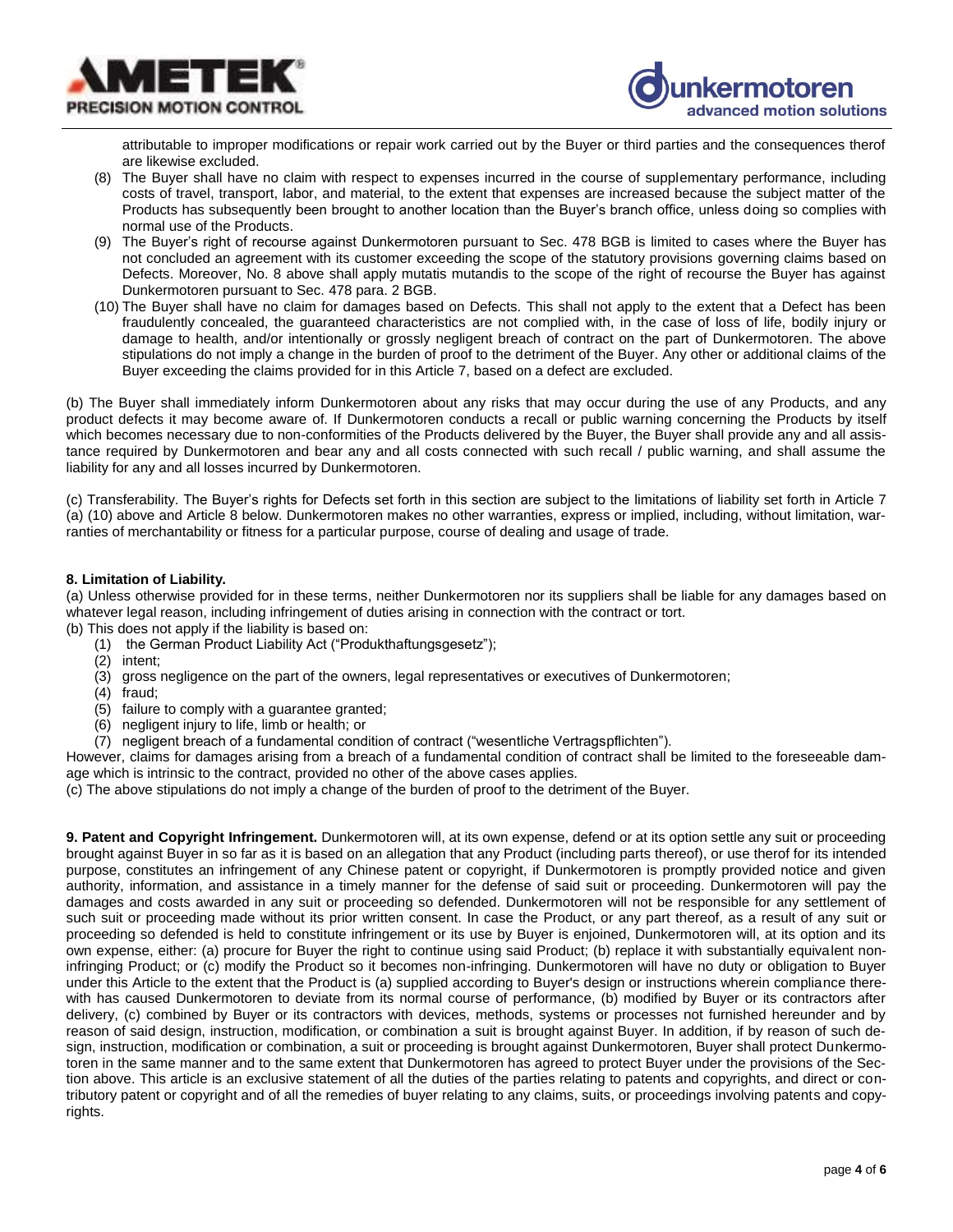



**10. Compliance with Laws.** Buyer agrees to comply with all applicable laws and regulations relating to the purchase, resale, exportation, transfer, assignment, disposal or use of the Products. Buyer agrees that it will not export, re-export, or otherwise distribute the Products or any technical data related thereto, in violation of any export control laws or regulations of China and / or the European Union or the United States of America.

**11. Changes in Work and Product Changes.** Dunkermotoren shall not implement any changes in the scope of work unless Buyer and Dunkermotoren agree in writing to the details of the change and any resulting price, schedule or other contractual modifications. Any change to any law, rule, regulation, order, code, standard or requirement which requires any change hereunder shall entitle Dunkermotoren to an equitable adjustment in the prices and any time of performance. Dunkermotoren may, at any time and without notice, make changes (whether in design, material, improvements or otherwise) in any Products, and may discontinue the manufacture of any Products, without incurring any obligations of any kind as a result thereof.

**12. Non-waiver of Default.** Each shipment made hereunder shall be considered a separate transaction. In the event of any default by Buyer, Dunkermotoren may decline to make further shipments. If Dunkermotoren elects to continue to make shipments, Dunkermotoren actions shall not constitute a waiver of any default by Buyer or in any way affect Dunkermotoren legal remedies for any such default. Any waiver of Dunkermotoren to require strict compliance with the provisions of these terms shall be in writing and any failure of Dunkermotoren to require such strict compliance shall not be deemed a waiver of Dunkermotoren's - right to insist upon strict compliance thereafter.

**13. Final Written Agreement; Modification of Terms.** These terms, together with any quotation, frame agreement, purchase order or acknowledgement issued or signed by Dunkermotoren, comprise the complete and exclusive agreement between the parties (the Agreement) and supersede any terms contained in Buyer's documents, unless otherwise agreed expressly and in writing by Dunkermotoren. These terms may only be modified by a written instrument signed by authorized representatives of both parties.

**14. Assignment.** Neither party may assign the Agreement, in whole or in part, nor any rights or obligations hereunder without the prior written consent of the other; provided however that Dunkermotoren may assign its rights and obligations under these terms to its affiliates and Dunkermotoren may grant a security interest in the Agreement and/or assign proceeds of the Agreement without Buyer's consent.

**15. Applicable Law and Jurisdiction.** These terms are governed and construed in accordance with the laws of the Federal Republic of Germany without regard to its conflict of laws principles. The application of the United Nations Convention on Contracts for the International Sale of Goods (CISG) as well as the application of the Hague Convention on Contracts for the International Sale of Goods is expressly excluded.

Any dispute arising out of or in connection with these terms or over their validity shall be settled through friendly consultations between the Parties. If no agreement can be reached between the Parties within 30 days after the dispute has arisen, the dispute shall be finally submitted to an arbitration tribunal of the Singapore International Arbitration Centre (hereinafter referred to as "SIAC") for arbitration according to the Rules of Arbitration of the said arbitration commission effective on the date of request for arbitration. The place of arbitration shall be Singapore. The arbitration proceedings shall be conducted in English language.

The arbitration tribunal shall consist of 3 arbitrators. Each Party shall appoint one arbitrator. The two first mentioned arbitrators shall select the third arbitrator who shall act as chairman of the arbitration tribunal. If a Party fails to appoint its arbitrator within one month after receipt of the notice of arbitration from the arbitration commission or if the two first mentioned arbitrators cannot come to an agreement on the chairman of the arbitration tribunal within one month after they have been appointed, the respective arbitrator or the chairman of the arbitration tribunal shall be appointed by the Chairman of SIAC.

The arbitration award shall be final and binding on the Parties. The arbitration fee and the reasonable expenses of winning Party, including lawyer's fees shall be borne by the losing Party except as otherwise awarded by the arbitration tribunal.

Unless otherwise provided in the order documents, the place of performance shall be the domicile of Dunkermotoren.

**16. Severability.** If any provision of these terms is held to be invalid, illegal or unenforceable, the validity, legality and enforceability of the remaining provisions will not in any way be affected or impaired, and such provision will be deemed to be restated to reflect the original intentions of the parties as nearly as possible in accordance with applicable law.